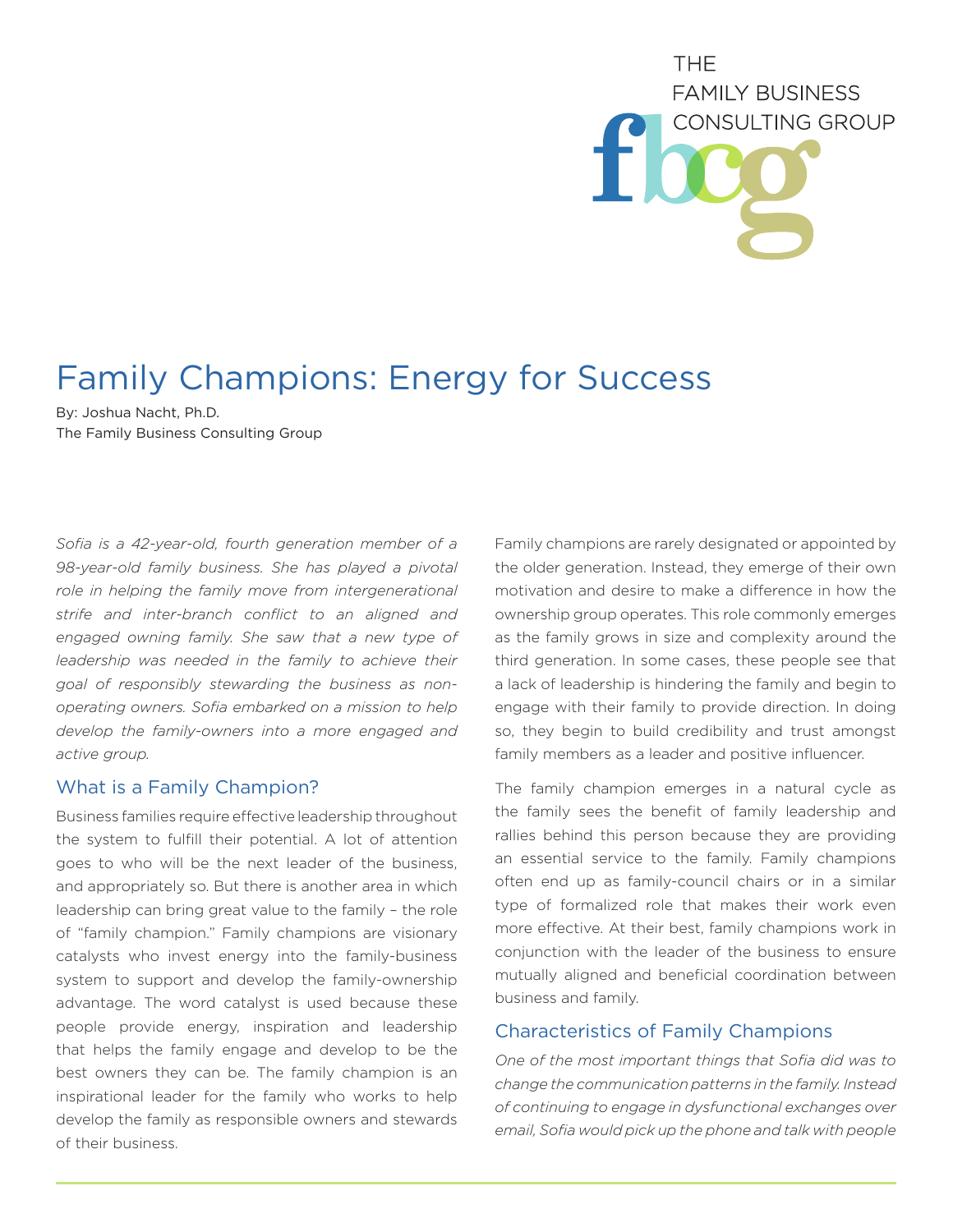*directly about their concerns. Through a close attention to communication, listening, and a commitment to not repeat the negative dynamics of previous generations, Sofia helped usher in a new era of familial relationships. She would listen to family members and ensure that all perspectives were being heard in their group meetings. As Sofia began to take on a more active role as a leader within the ownership group, the family placed more trust in her. Her credibility grew as she demonstrated a keen ability to communicate and engage with her family. Sofia was increasingly respected as a leader in the family and they looked to her for guidance on how to proceed with their work.* 

Family champions display a range of skills and attributes that position them well for leadership within the familyowners. Leadership within the family is not hierarchical, so this role is highly relational in nature. Family champions have strong interpersonal skills, most notably the ability to listen well, and they communicate effectively with a wide range of people. Family champions work to bridge the generations by integrating complementary perspectives. They have a strong sense of purpose about why they do the work and help others create their own dedication. Family champions build credibility and trust by being accountable, transparent and authentic. They have diverse personal and professional experience that they draw upon to inform their work. These attributes are developed over time and the most effective family champions engage in ongoing educational opportunities to grow their capabilities.

#### Opportunities of Family Ownership

*Sofia saw the need to help the family create a long-term vision of their ownership and develop a plan on how to achieve that goal. She helped the family realize that in order to perpetuate their legacy, the family needed to develop a collective vision of what they wanted as a group. She began to ask thought provoking questions of the family: What do we want to look like in 10 years? If we want to pass this business along to our children, what do we need to do now to accomplish that goal? How can we do something different than our parents to create our own relationships?* 

*By working across the family to develop family members as committed and engaged owners, Sofia inspired both individual and group development. As a group, they*  *engaged in family business educational opportunities, and individuals pursued their own goals for development. They began to develop alignment around their vision as owners and to think about how they would achieve their goals. Sofia provided the leadership that built the framework for this ongoing conversation.* 

The family champion plays an essential role in inspiring and encouraging the family to become an ownership group dedicated to a common goal. This person helps create a community of family members dedicated to being responsible stewards and building a family legacy by being actively engaged owners. This requires ongoing development work on the part of the family who must attend to their shortcomings and familydynamic issues that may be holding them back. The family champion helps the family develop their ability to communicate together and to manage their intergenerational dynamics as strengths. The owning family can be the source of valuable contributions of talent, values and capital from people who have a true stake in the success of the family legacy. The family champion can provide the leadership necessary to help inspire, guide and develop the family to be a true advantage to the enterprise.

#### Leadership as Part of a System

While the family champion provides leadership, they cannot do their work alone. Empowering others to step up in responsibility is an important part of engaging the broad group. Thriving business families have involvement from a wide range of people playing different and complementary roles. They see themselves as a system in which their collective actions affect one another, so developing and engaging as many family members as possible is an important element of their success.

*Sofia's efforts have been so valuable that the family eventually agreed to pay her an annual salary so she can focus on her leadership duties full time. The family is involved in individual and group development to build their governance capabilities for both the family and business. Their family council has an extensive taskforce system in which family members focus on certain issues and report back. This helps engage a wide range of people in making informed and thoughtful decisions.* 

As the family-ownership group develops, they are able to contribute to the success of the business through